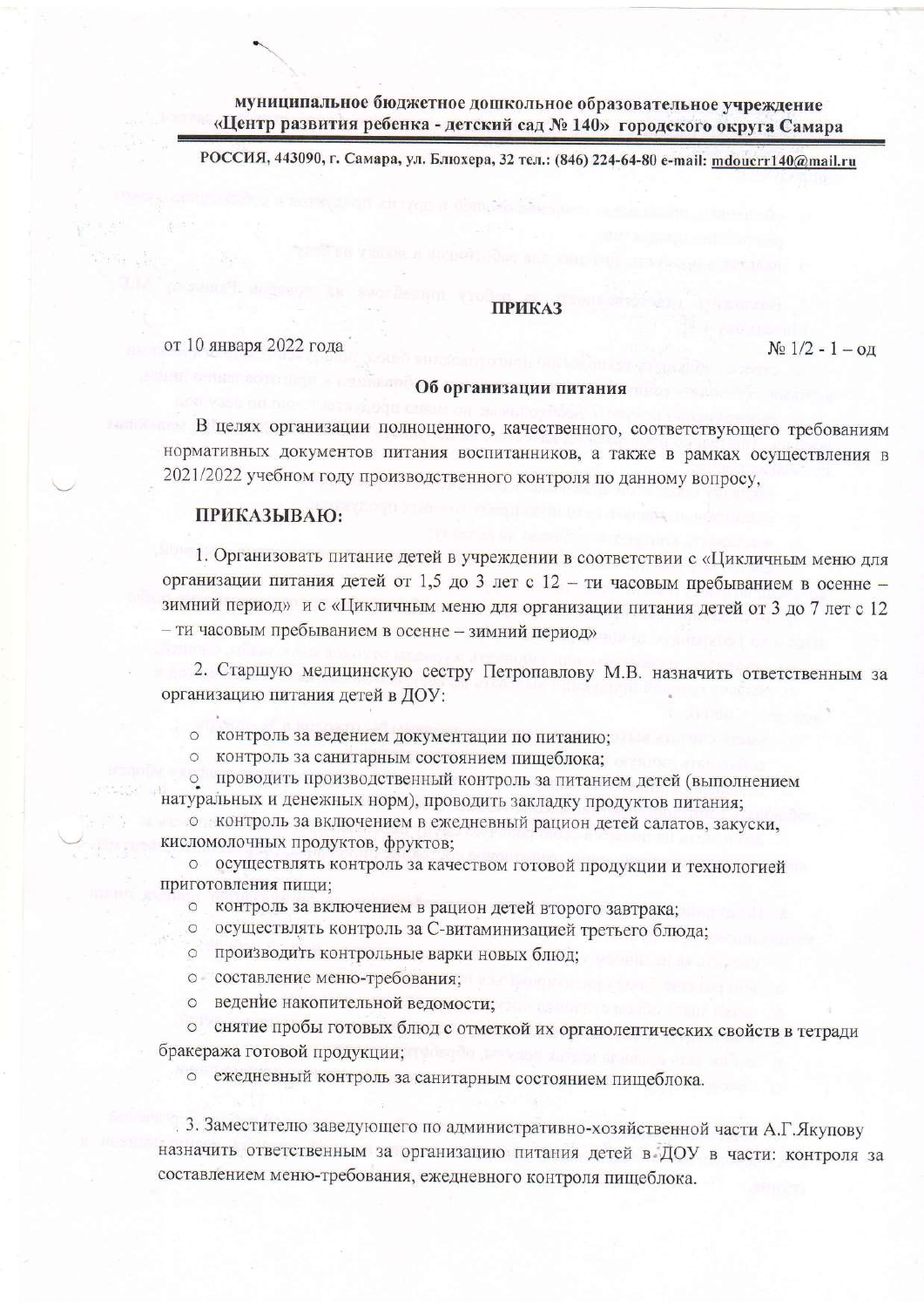4. Кладовщику Глуховой О.И.:

о ежедневно работать с ООО «Стимул» по выполнению и корректировке заявки

# на продукты;

- о обеспечить правильное хранение овощей и других продуктов и соблюдение сроков реализации продуктов;
- о включать продукты питания для работников в заявку на базу.

5. Возложить ответственность за работу пищеблока на поваров Равилову М.Г., Максимову Т.П.

о строго соблюдать технологию приготовления блюд, пользуясь технологическими картами, соблюдать санитарно - гигиеническими требованиям к приготовлению пищи;

о своевременно получать необходимые по меню продукты точно по весу под роспись, тщательно проверять их качество, не допускать использования их при малейших признаках порчи;

- о закладку продуктов производить согласно меню-раскладке;
- о ежедневно оставлять суточную пробу готовых продуктов;
- о выставлять контрольное блюдо на раздачу;
- о соблюдать график выдачи готовой пищи на группы в соответствии с нормой, согласно возрасту и количеству детей в группе;
- о отходы пищевых продуктов (скорлупа яиц, банки, остатки от переработки рыбы мяса и др.) сохранять до конца рабочего дня;
	- о аккуратно и своевременно заполнять журналы отходов мяса, рыбы, овощей;
- о выдачу готовой продукции выдавать по весу, соотнося фактический выход с выходом в меню;
	- о уметь считать выход блюд, используя таблицы %- отходов и %-потерь;
	- о соблюдать личную гигиену, не носить украшения;

• помещение пищеблока содержать в образцовой чистоте, согласно графику уборки соблюдать санитарно-противоэпидемические требования;

о возложить на повара в свою рабочую смену персональную ответственность за качество приготовление пищи, санитарное состояние пищеблока, сохранность инвентаря.

6. Помощникам воспитателей быть ответственными за организацию приема пищи воспитанниками в группе:

о следить за наличием маркировки посуды и инвентаря, деткой мебели;

- о при раздаче блюд ориентироваться на контрольное блюдо;
- о четко знать объем столовой посуды, мерной тары, раковин;
- участвовать в формировании культурно-гигиенических навыков у детей;  $\circ$
- о соблюдать правила мытья посуды, обработку столов;
- о своевременно освобождать от отходов тару после каждого приема пищи.

7. Заместителю заведующего по воспитательной и методической работе Дергачевой С.А. осуществлять ежедневный контроль за организацией питания воспитанников в группе.